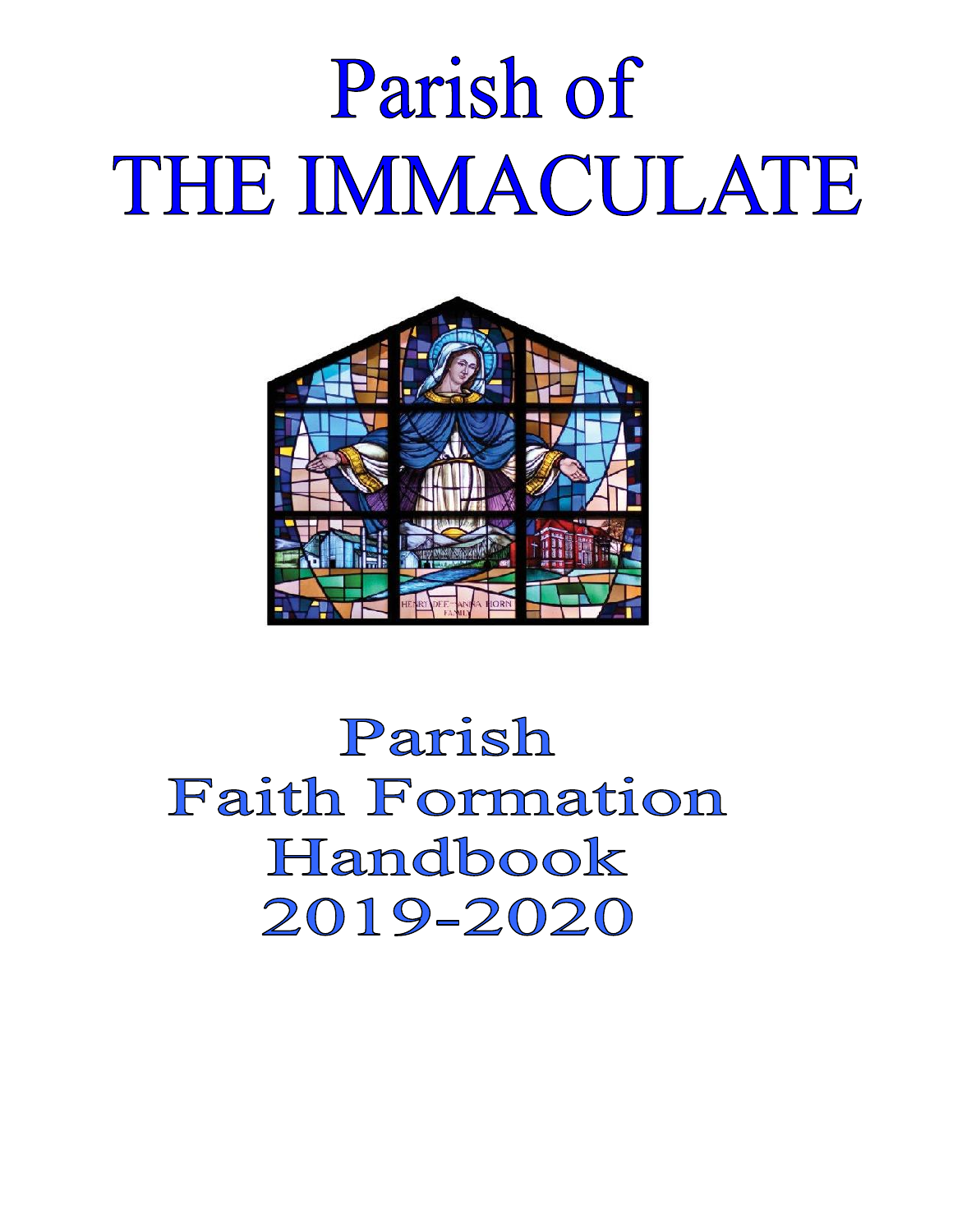My dear brothers and sisters,

When I wrote this note to you at this time last year, I had only been at Immaculate for one month. Now that we have had more than a year together I am even more grateful for and edified by the many people who so generously give themselves in various forms of parish ministry.

While everything we do here in the parish is significant, our Faith Formation program for youth is one of the most important ministries we have. I am very grateful to Diane Willis and to all of our catechists who so generously share their faith to help our children grow in their knowledge of Jesus and the life of the Church.

Let us pray together and for one another that the months ahead will be a time of grace and growth. We ask the intercession of Mary, our parish patron, as we embark upon another year of Faith Formation.

*Fr. John*

Welcome!

As I start my tenth year at Immaculate, I am in awe as to how our program has blossomed: how our catechists are so dedicated, and how our families have been so conscientious in their responsibility in bringing their children closer to Christ. It really is a wonderful program that we have here at Immaculate, thanks to you and other parishioners.

I look forward to another great year of our children learning about God and our beautiful Catholic faith, but even more importantly, coming to love the Lord and being in relationship with Him. Continue to promote that in your home not only by following up on what the children are learning in class, but celebrating Mass as a family and modeling the faith at home with your actions, prayers, and Catholic rituals.

If you need anything, please feel free to drop me a line, call, or come & visit. I'm here to serve you and would be happy to help.

God Bless, *Diane Willis*, Director of Faith Formation dwillis@immaculateparish.org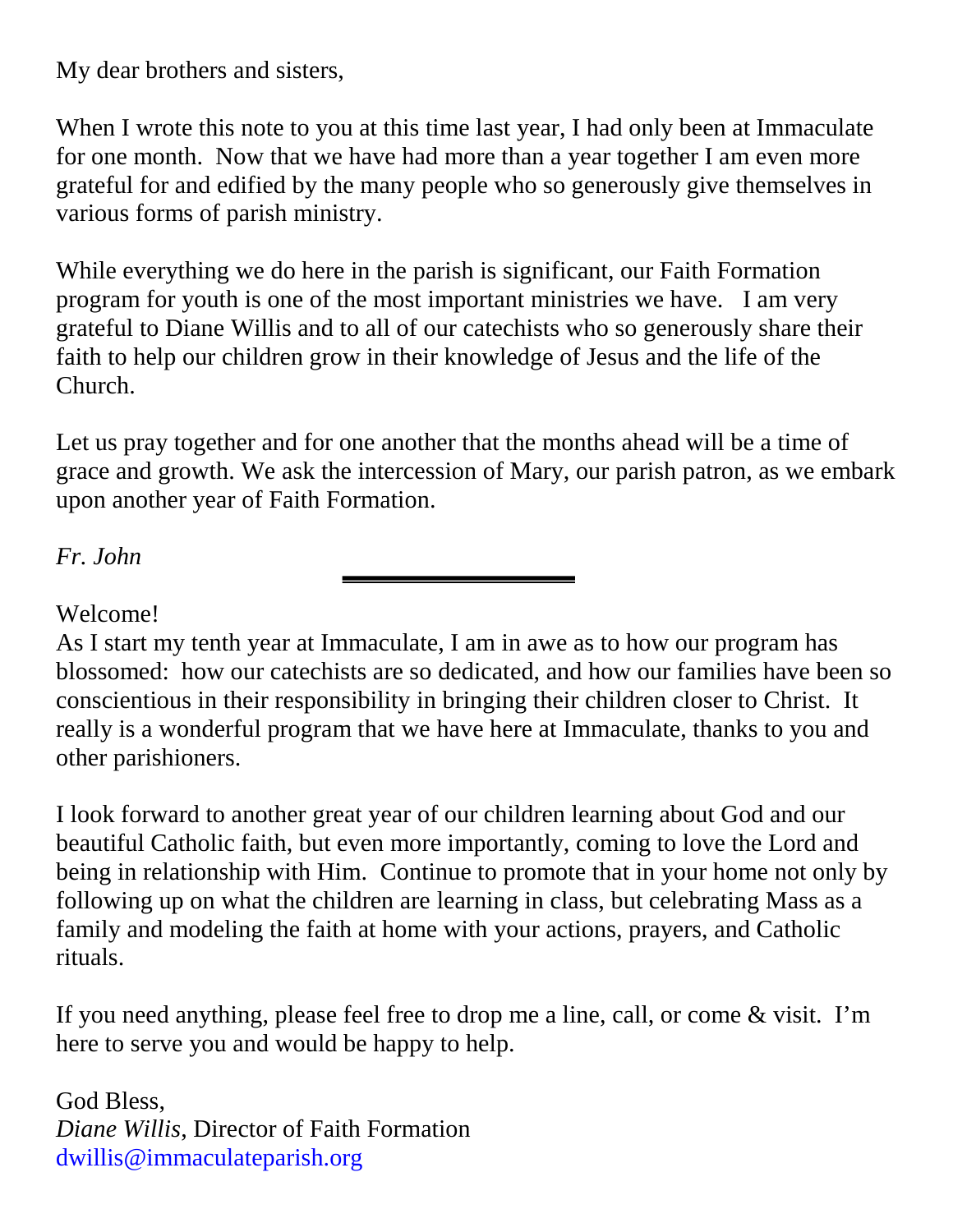#### **Parish of the Immaculate 2516 Christie Place Owensboro, KY 42301**

Office: (270) 683-0689 Fax: (270) 926-9016 Facebook: The Immaculate Youth Facebook The Immaculate Youth Group Website www.immaculateparish.org

Fr. John Vaughan, Pastor Susan Belcher, Secretary Rachael McFadden, Business Administrator Matthew Gray, Director of Music/Liturgy Sr. Margaret Ann Aull, Coordinator of Pastoral Care Sr. Julia Head, RCIA, Evangelization Diane Willis, Director of Faith Formation dwillis@immaculateparish.org Office 270-683-0689

Diane's Cell 270-316-2749

Office Hours:

Monday-Friday 8:00am – 4:30pm

Mass Schedule Saturday Vigil 4:30pm

M-T-TH-F-S 7:00am W 5:30pm

Sunday 8:00am, 10:00am Holy Day 5:30pm Vigil, 7:00am, 1:45pm

## *Parish of the Immaculate Mission Statement*

*We, the people of Immaculate Parish are committed to the Mission of Jesus Christ and His Church. As the people of God, our Mission is:*

- *To grow in knowledge of our Catholic Faith leading to a deeper understanding of life with God.*
- *To come together to love and worship God in the Eucharistic Liturgy and Sacraments that are vibrant with true Faith.*
- *To take this faith and serve God by dedicating our time, talent and treasure to live, teach and proclaim the Good New of Jesus to all people.*

 $\bullet$ 

*We devote ourselves to this Mission through the power of the Holy Spirit and the intercession of Mary Immaculate.*

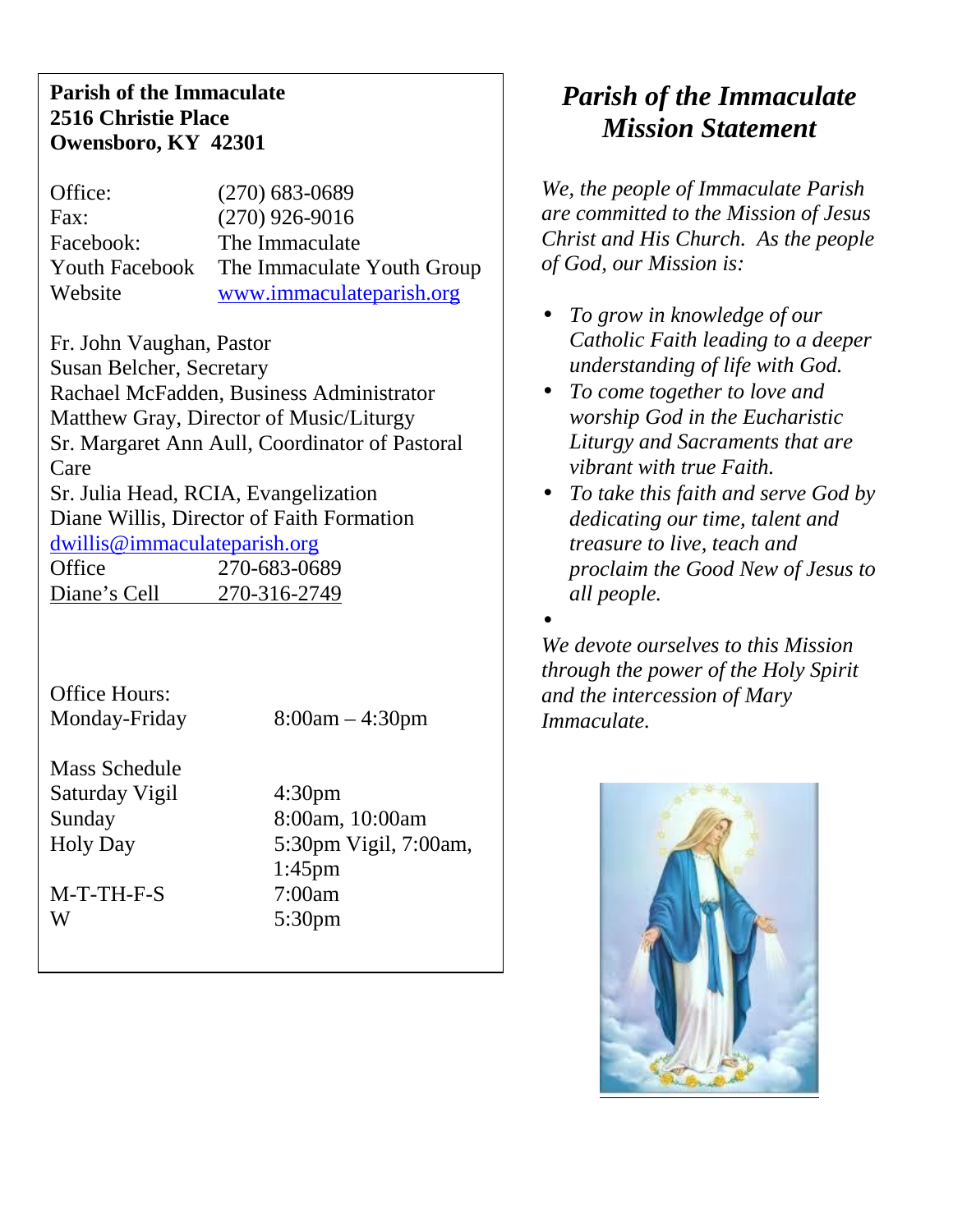#### **Fundamentals of Faith**

The Fundamentals of our faith should be taught to every child. Immaculate Parish Faith Formation Program is held each Wednesday evening weekly from August to May from 6:15 – 7:30pm. This is not a sufficient time to teach everything our children need to know. We acknowledge that the parents are the first teachers of their children. We sincerely hope that the whole family will be involved, especially with the younger children, learning these fundamentals. This year, we will be rewarding those student who know ALL Their prayers – that includes prayers from the previous years.

All students of the Diocese are expected to learn the prayers/concepts for their present school grade, as well as the items listed for all previous grade levels.

To review the prayers, please see http://www.loyolapress.com/our-catholicfaith/prayer/traditional-catholic-prayers.

To review the concepts, please see http://www.loyolapress.com/our-catholic-faith/scripture-andtradition/catholic-basics.

#### Kindergarten

Sign of the Cross Prayer Before Meals Prayer After Meals Hail Mary

#### First Grade

The Lord's Prayer Glory Be Morning Offering Guardian Angel Prayer (Plus Kindergarten)

Second Grade (First Sacraments) Act of Contrition (Act of Sorrow) Preparation for First Penance Preparation for First Communion Responses at Mass (Plus Kindergarten & First)

Third Grade

Seven Sacraments http://www.loyolapress.com/our-catholic-faith/sacraments Ten Commandments (Plus Kindergarten, Grades 1 and 2)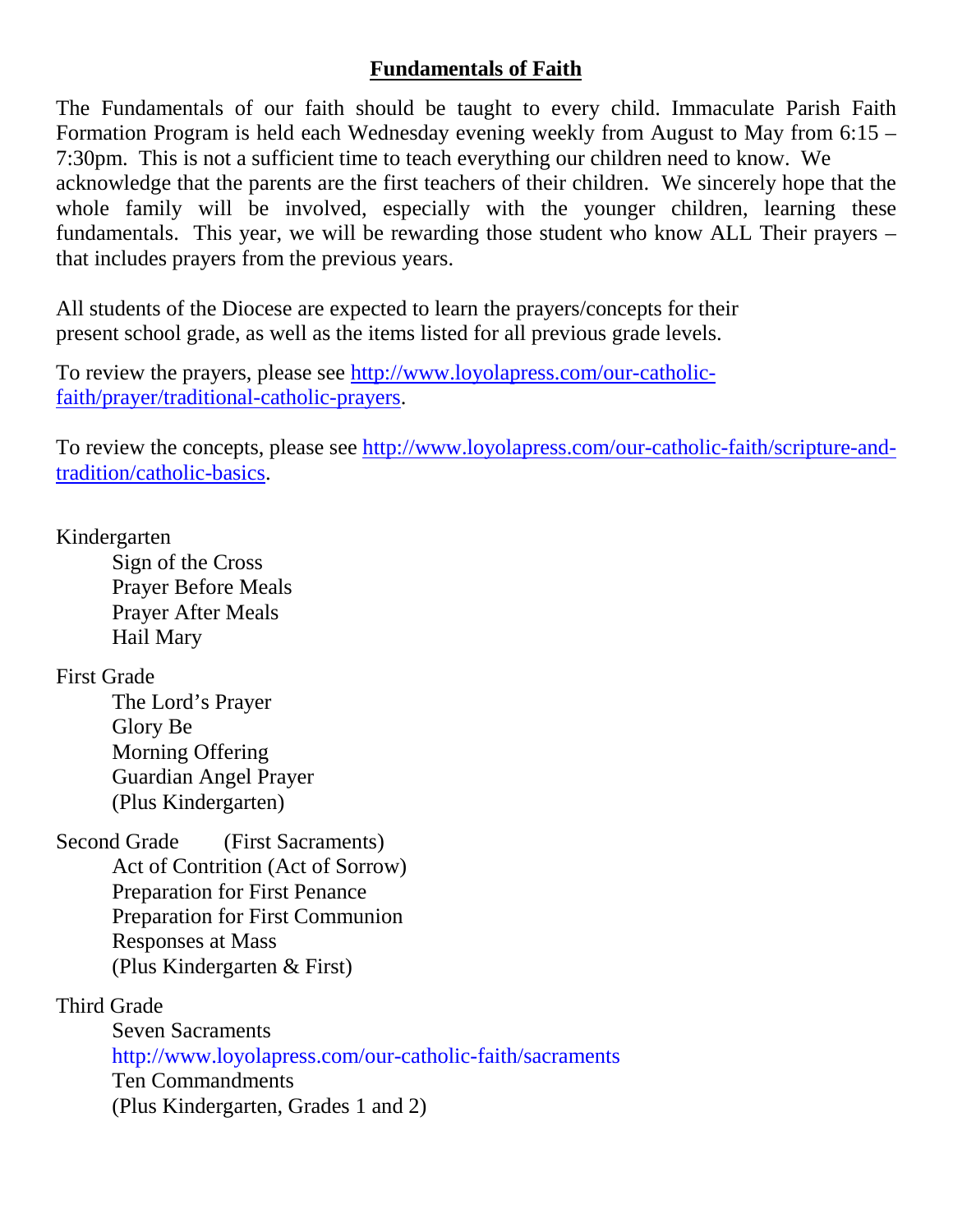#### Fourth

Apostles Creed Act of Faith Act of Hope Act of Love (Plus Kindergarten, Grades 1, 2 and 3)

#### Fifth

Beatitudes Holy Days of Obligation (Plus Kindergarten, Grades 1,2,3 and 4)

#### Sixth

Hail Holy Queen Rosary (How to pray) Mysteries (Plus K, Grades 1, 2, 3, 4 and 5) Seventh

Corporal Works of Mercy Spiritual Works of Mercy (Plus K, Grades 1, 2, 3, 4, 5 and 6)

#### Eighth

Precepts of the Church Gifts of the Holy Spirit Fruits of the Holy Spirit Prayer to the Holy Spirit (Plus K, Grades 1, 2, 3, 4, 5, 6 and 7)

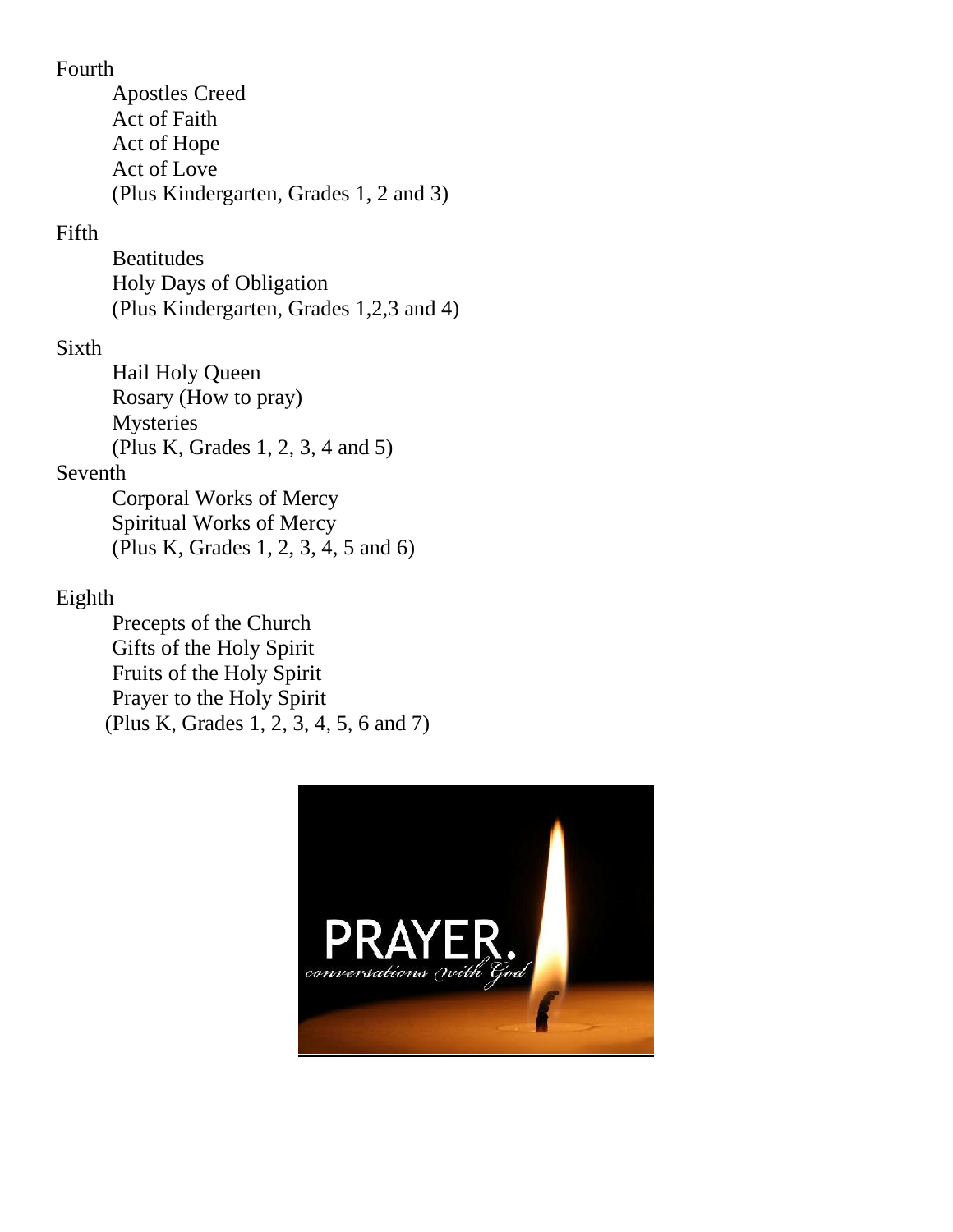#### **PARENTAL RESPONSIBILITY**

We expect parents to be examples of the faith by celebrating Mass every week as a family, being involved in the parish life, teaching their children prayers and fundamentals of the Catholic faith, seeing that their child(ren) come to Faith Formation classes weekly, attending meetings and retreats regarding Faith Formation especially Family Faith Nights, and setting an example of Christianity in their household.

#### **REGISTRATION**

All children of the parish and other parishes are welcomed to the Faith Formation Program at Immaculate Parish. In order to maintain accurate and up-to-date information for both Parish and Faith Formation records, we ask you to complete ALL forms thoroughly. All the information on the registration form is important for the catechist and the Director of Faith Formation.

If a child has been absent from faith formation for several years, remedial instruction may be needed through testing, being put in lower grade, home schooling, tutoring or RCIA. Students will be assigned to the grade they are in school or an earlier grade if they need to make up for missed years. They will not be allowed to skip grades.

#### **FEES**

There is no fee for a child to attend Faith Formation class whose family is a member. There is a \$35.00 fee for those children not from Immaculate Parish. Checks are to be made payable to Immaculate Parish. This fee is to be paid at time of registration, if possible. NO CHILD WILL BE TURNED AWAY. If there is difficulty paying this fee, please inform the Director and some type of arrangement will be made. If you choose, you may pay a little each week.

#### **TEXTBOOKS**

All students are provided with a textbook for their use during class time. For that reason, books are kept at school and pages may be detached from the book and sent home after the lesson is completed. The Loyola series that we use (Grades K-8) includes parental components. Your child(ren) will come home with papers for you. Please use these to supplement their understanding of the subject taught. Parents may also want to check family resources on the Loyola Press website. https://www.loyolapress.com/faith-formation/finding-god/finding-god- 2013/parents-and-students

#### **SUPPLIES**

Immaculate Parish will provide all necessary materials for each child. We ask that no toys, no electronic devices including lasers, game boys, or iPods, be brought to Faith Formation classes. Cell phones should be dropped in the basket prior to class (unless they are using them for class). Any violation of this may result in confiscation of the phone.

#### **ATTENDANCE**

The Faith Formation Program at Immaculate Parish provides every child who so desires an opportunity to learn and grow in faith. Children are expected to attend at least **75%** of classes (22/30). If a child will be absent, either due to athletics, or due to illness, parents should contact Diane Willis email *dwillis@immaculateparish.org* or text 270-316-2749 (cell) or call 270-683-0689 (office) or it will be necessary for your child to make up the missed work.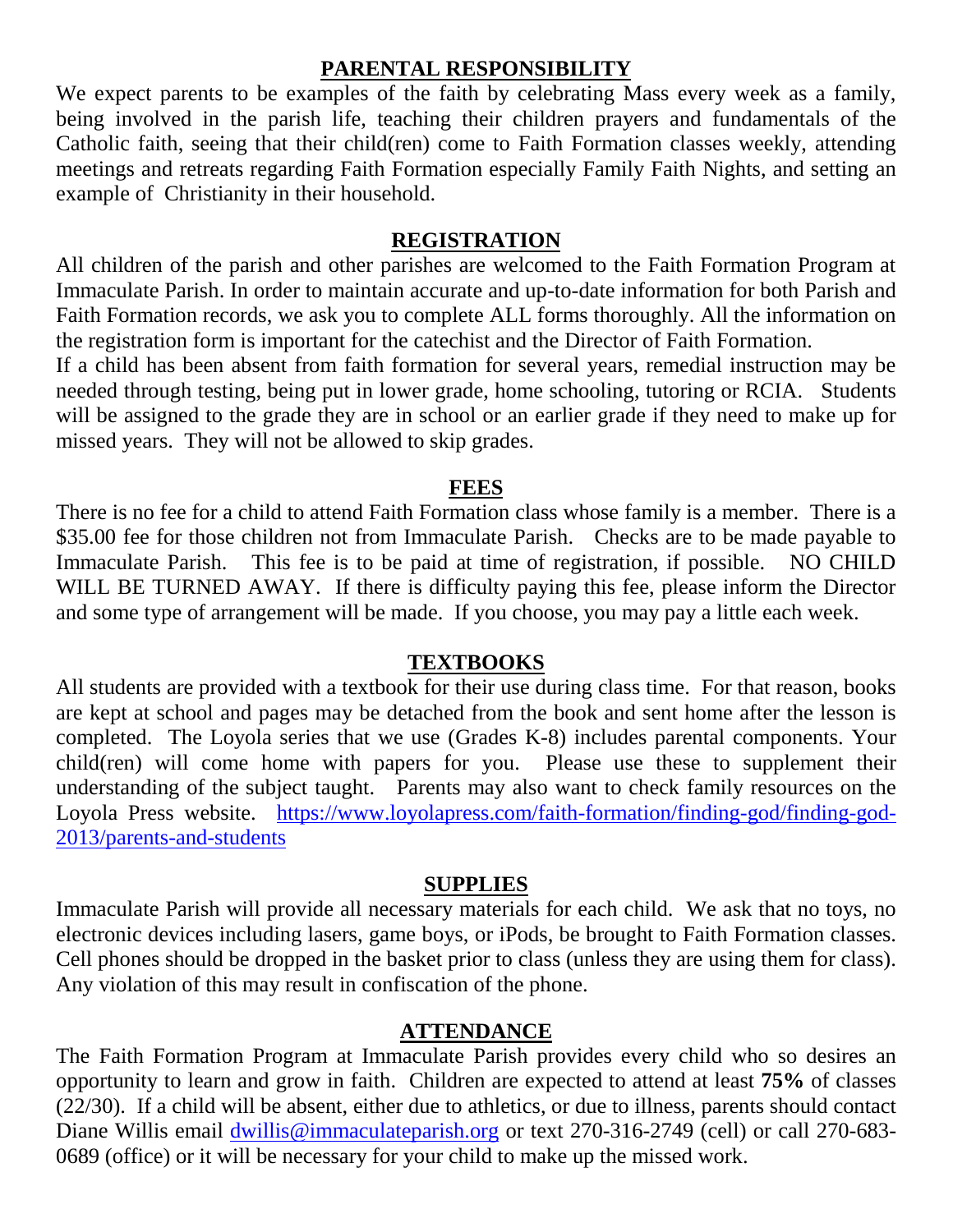#### **HOMESCHOOL**

Parents who homeschool their children are asked to show proof of their children's work (textbook or written/oral assessments). This is to ensure that the objectives for that particular grade are covered prior to the child being promoted to the next grade and/or prior to the child celebrating a sacrament.

#### **FAMILY FAITH NIGHTS**

Four times this year, you will be invited as a family (siblings included) to participate in Family Faith Nights. The night will consist of a prayer, a presentation and an activity centering around the subject matter for the evening. Activities will be geared for four different age groups so families can decide which activity would best suit their family. Parents are expected to be present at each Family Faith Night.

#### **WEATHER**

Sometimes it becomes necessary because of weather to cancel classes. Any cancellations will be announced on local radio stations as soon as a decision has been made and sent to you via Call-Em-All or Text-Em-All and Facebook (The Immaculate). **When either school (county or city) are out due to weather, there will be no class that evening.**

#### **COMMUNICATION**

Our parish bulletin & website www.immaculateparish.org provides current information on happenings in our Faith Formation. Please read the bulletin weekly for upcoming events. A monthly newsletter will also be sent on the last Wednesday of the month.

#### **USE OF ROOMS**

We are asked to leave the classrooms clean and in order. We are to use only the materials that belong to us and not disturb any of the belongings of the Owensboro Catholic Middle School. STUDENTS SHOULD NOT BRING FOOD FROM HOME OR GUM INTO THE CLASSROOMS.

#### **DISCIPLINE**

Life as a Christian is a commitment to live by the example of Jesus Christ. This commitment includes the acceptance of students and their responsibility to respect the rights of others. The Diocese of Owensboro requires that every child read and discuss with parents the CODE OF CONDUCT for their age level and return it to their catechist.

Students are expected to attend class regularly, participate in discussions and activities, and respect their teachers and other students. In instances of extreme behavior such as (but not limited to) **abusive language, fighting, vandalism, and disrespect to the teacher or students, stealing, or leaving the premises without permission**, a conference with student, parent, parish director of program and/or pastor may result. Dismissal from the program could result if issues are not resolved.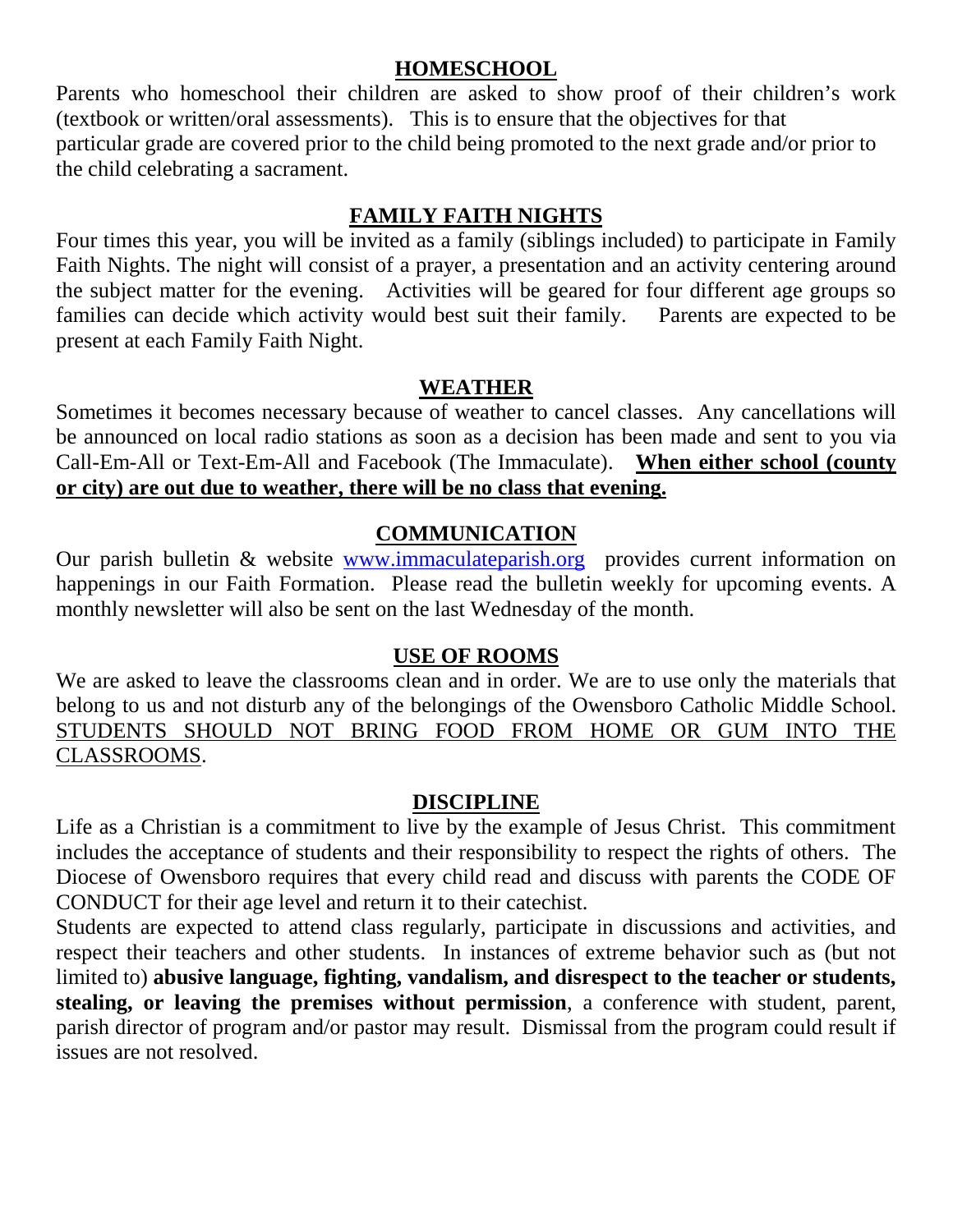#### **PARENTAL INVOLVEMENT**

As members of Immaculate Parish, we ask parents to share their time, talent and treasure with our Faith Formation Program. We ask each family to commit themselves to helping the program through action and prayer. All volunteers who work directly with children must follow the Diocesan Safe Environment policies and complete all necessary training and background checks. Those who are non-supervisory (help indirectly) will sign the Non- Supervisory Adult Code of Conduct.

Some opportunities for volunteering include "Pray-er" (someone to listen to children's memorized prayers), or dismissal (2 people to take names, help children into their cars, direct traffic). You may sign up using Sign-Up Genius.

Pray-ers - https://www.signupgenius.com/go/70a094daaae2fa31-prayers

Dismissal - https://www.signupgenius.com/go/70a094daaae2fa31-dismissal1

#### **SAFETY**

The safety of our children is very important to us! All students are to enter and exit from the rear door of Owensboro Catholic Middle School. No student is to leave the building after arriving at the school. After 6:30pm the door will be locked for safety reasons. If picking up children early, please knock. When picking up your child(ren), please pull around to the back of the Owensboro Catholic Middle School (same as drop-off) and give your name to the traffic supervisor.

Throughout the year, the Director of Faith Formation will review with the catechists and students the Emergency Procedures used in regards to severe weather, fire, and lockdown.

#### **ARRIVAL AND DISMISSAL PROCEDURES**

#### **ARRIVAL**

Please enter the driveway around the OCMS/Immaculate Church campus at the south entrance. Upon entering the driveway from Christie Place, drive to the end of the second west door of the school building (facing the football field). Drive to the speed bump and stop for the passengers to unload anywhere in the loading/unloading zone. There will be an adult at the door to receive the students. This is the only door which will be used to enter the building. Students will be allowed to enter the building beginning at **6:00pm**. (Class begins at 6:15pm.) Upon entering the building, students will go directly to the cafeteria for gathering. Drivers should proceed to the north exit on Christie Place.

#### **DISMISSAL**

Please enter the driveway around the OCMS/Immaculate Church campus at the south entrance and park in one of the four spaces (when available) in the loading/unloading zone. After the four spaces are filled, all other cars may line up in two lanes behind the four vehicles. These two lanes may extend to but not into Christie Place. A traffic monitor will ask you to identify who you are picking up. Please do not arrive prior to 7:15. Actual dismissal will begin at 7:30pm.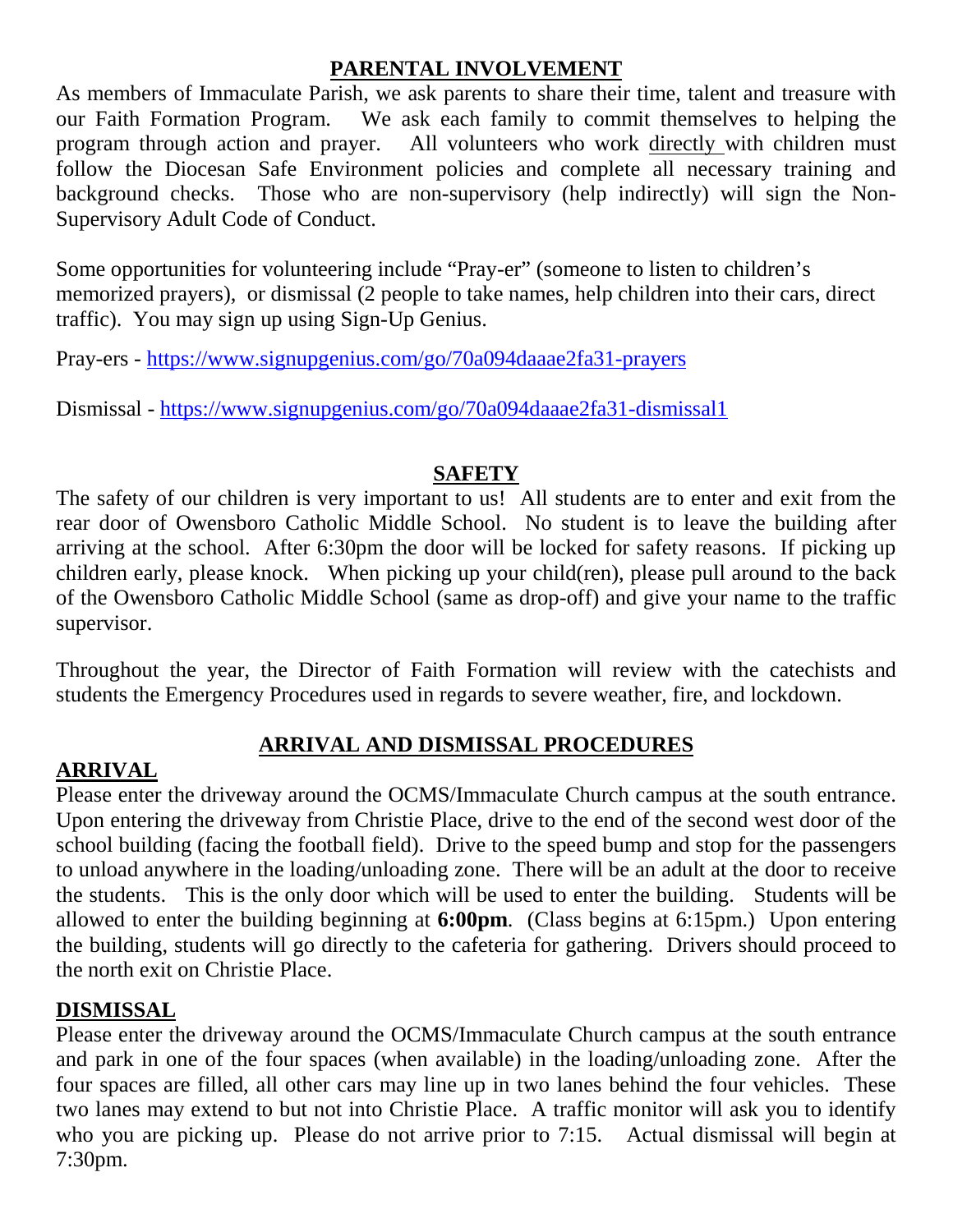At dismissal, students will line up in the hallway nearest the dismissal door. A monitor outside will get the family names to a monitor inside. A helper will assist with safely loading the students. When all four cars in the zone are loaded, a traffic monitor will signal car 1 to leave, cars 2, 3, and 4 to follow single file behind the school to the north exit on Christie Place. When all 4 cars have moved away, the next four cars may drive forward.

#### **PARKED CARS**

Those helping for the evening and Catechists/aides may park in the parking area behind the church and/or behind the school annex. Do not block areas used to drop off/pick up students. The west school door will be the only door which will be unlocked. It will be open each evening at 5:30pm for catechists/aides only.

#### **CLASSROOM ASSIGNMENTS**

Kindergarten – Room 5 First – Room 4 Second – Room 6 Third – Room 7 Fourth – Room 10

Sixth – Room 13 Seventh – Room 11 Eighth – Room 9 Traffic- Room 12 Attendance – Room 12

# Catechist and Aides Roster

#### **KINDERGARTEN**

Catechist Sherri Stevens 5638 Lane Rd Owensboro, KY 42303 231-2352

dsstevens21@gmail.com

Aide

#### **FIRST GRADE**

- Catechist Kim Schmitt 5190 State Route 142 Philpot, KY 42366 570-9756 klschmitt@bellsouth.net
- Aide Katie Mattingly 2016 Ottawa Drive Owensboro, KY 42301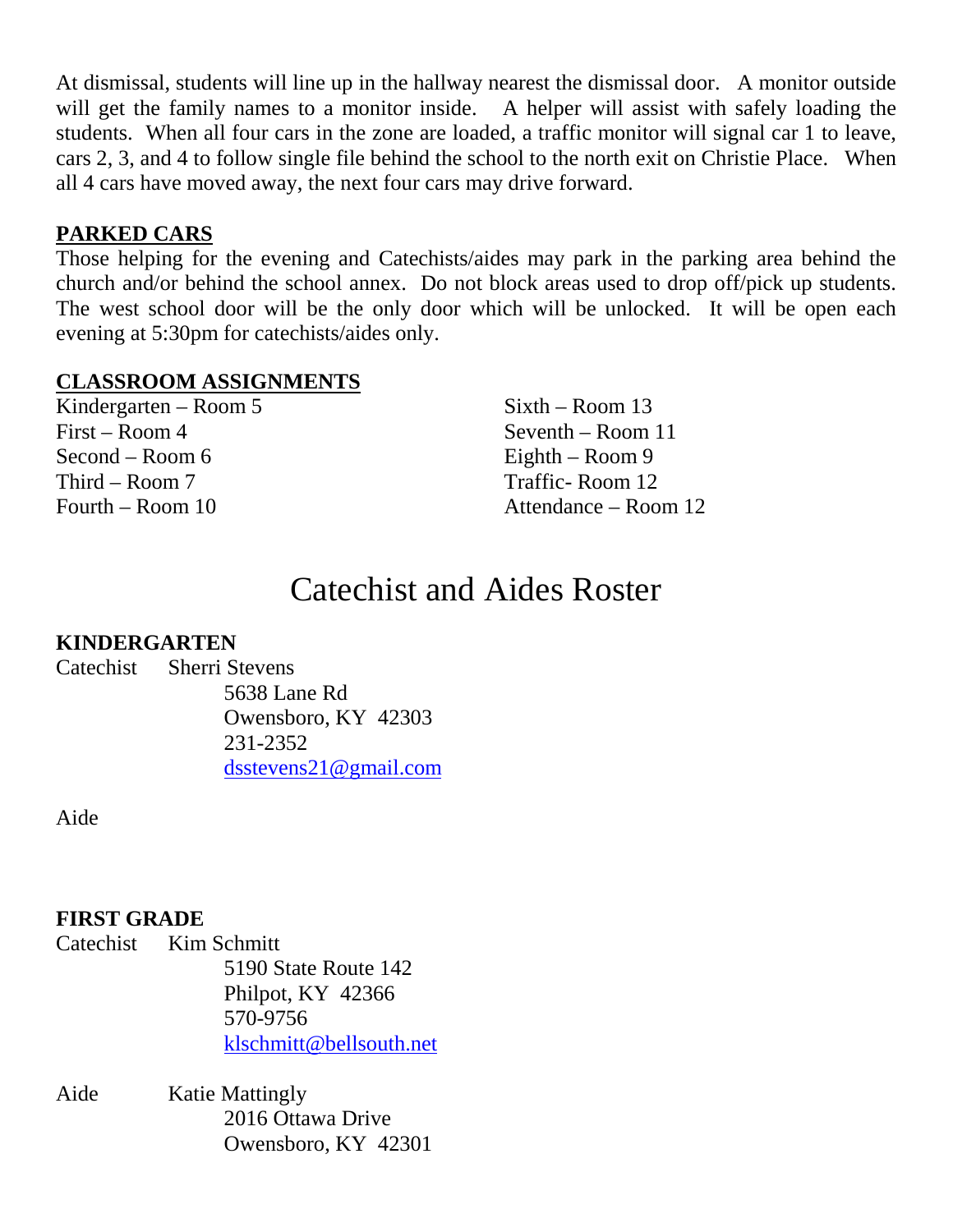#### **SECOND GRADE**

- Catechist Lillian Chapman 2601 Elwood Drive Owensboro, KY 42301 683-1694 chapmanlu@yahoo.com
- Aides Natalie Pfeifer 2508 Canonero Loop Owensboro, KY 42301

#### **THIRD GRADE**

- Catechist Sandra Swift 1940 Venetian Way Owensboro, KY 42301 929-8414 sandy.swift@daviess.kyschools.us
- Aide Mollie Mattingly 2016 Ottawa Drive Owensboro, KY 42301

#### **FIFTH GRADE**

Catechist Judy King 2722 Lookout Drive Owensboro, KY 42301 903-9046 Judyking2016@yahoo.com

Aide

#### **SIXTH GRADE**

Catechist Jennifer Hall 1301 Marycrest Drive Owensboro, KY 42301 302-7929 jennifermillay@gmail.com

Aide Kathy Blue 2142 Lovell Drive Owensboro, KY 42301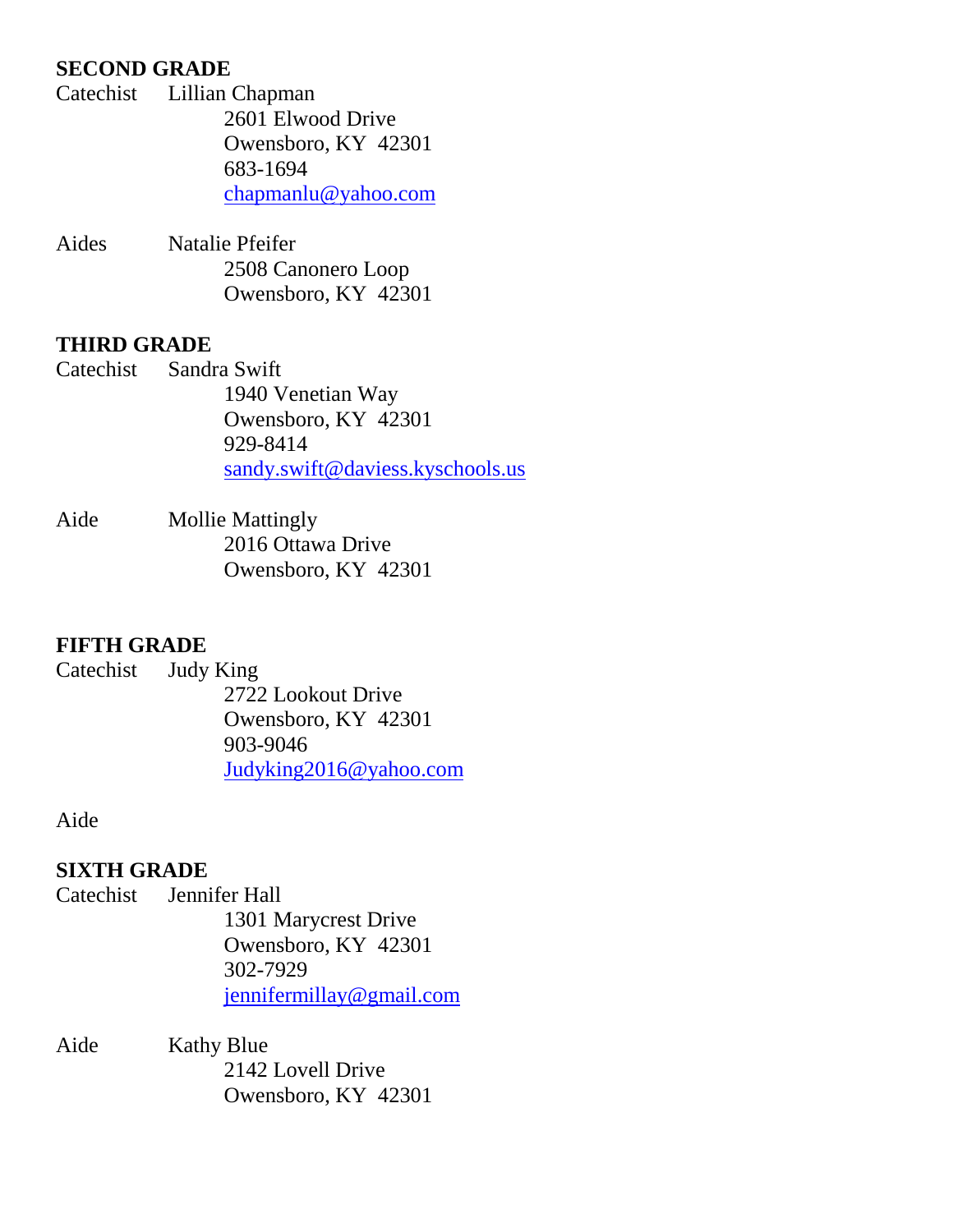#### **SEVENTH GRADE**

Catechist Daniel Schrecker 4315 Fischer Road Owensboro, KY 42301 683-6962 danielschreckeremp@yahoo.com

Aide

#### **EIGHTH GRADE**

Catechist Becca Beals 4540 Englewood Dr Owensboro, KY 42303 314-6292 beareb36@gmail.com

Aide Andrew Schmitt 5190 State Route 142 Philpot, KY 42366

#### **SUPPORT STAFF**

Charlotte Knott 629 Chuck Gray Court Owensboro, KY 42301 683-2757

Jennifer Thompson 679 Fargo Owensboro, KY 42301 314-8958

**DIRECTOR** Diane Willis

 Immaculate Parish 2516 Christie Place Owensboro, KY 42301 (270) 683-0689 dwillis@immaculateparish.org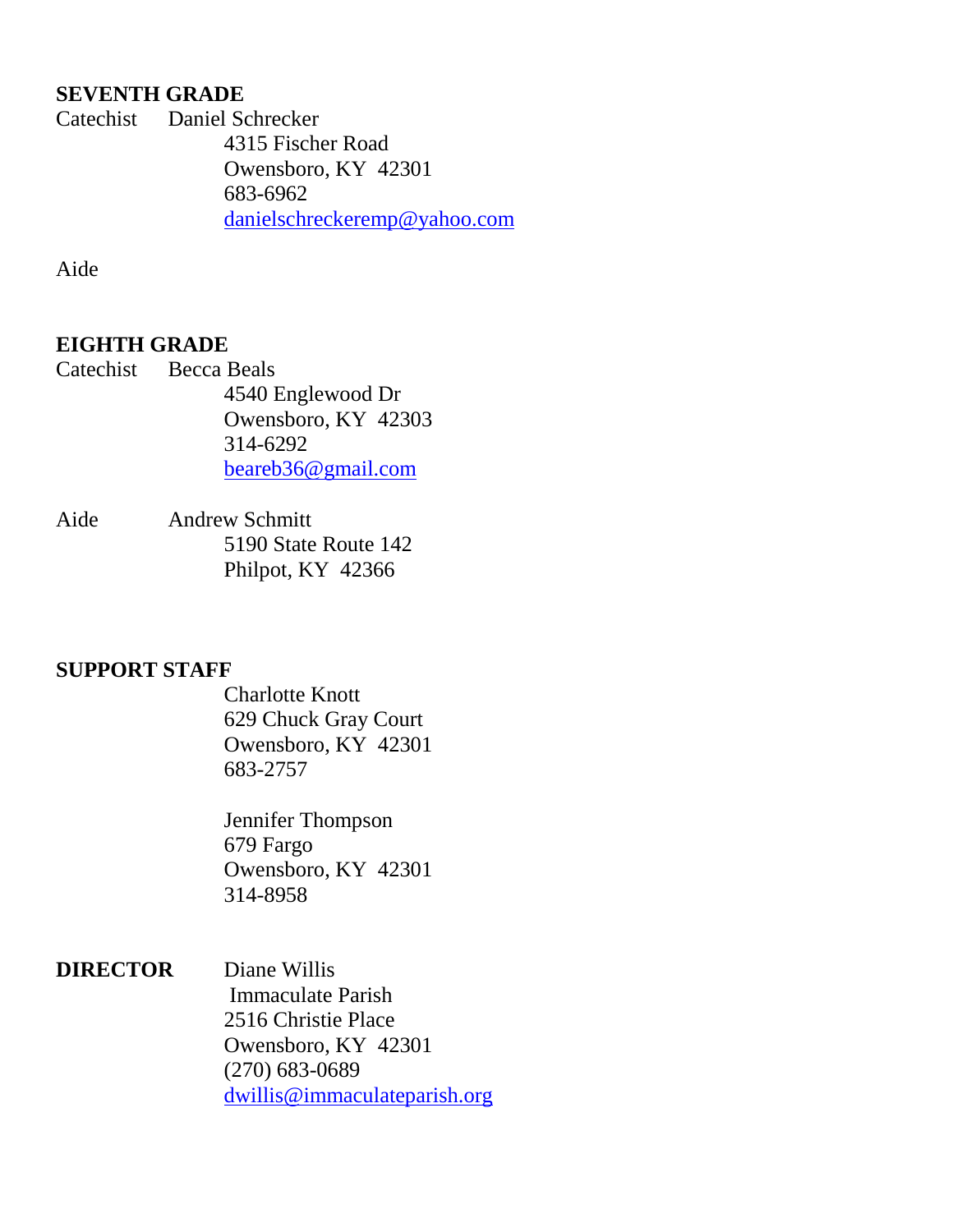#### **Parish of the Immaculate Faith Formation 2019-2020**

| Wed, July 31           | $6:00$ pm   | <b>Catechist Gathering</b>                                                |
|------------------------|-------------|---------------------------------------------------------------------------|
| Wed, August 7          |             | No Faith Formation; first day of school                                   |
| Wed, August 14         | 5:30        | Attend Mass for the Assumption with family                                |
|                        |             | Reception afterwards for ALL                                              |
| Wed, August 21         | $6:15-7:30$ | Faith Formation (Orientation) for parents and students                    |
| Wed, August 28         | $6:15-7:30$ | <b>Faith Formation</b>                                                    |
| Wed, September 4       | $6:15-7:30$ | <b>Faith Formation</b>                                                    |
| Sun, September 8       | $11am-2pm$  | Confirmandi & Parent Mini Retreat REQUIRED                                |
| Wed, September 11      | $6:15-7:30$ | <b>Faith Formation</b>                                                    |
| September 14-15        | All Masses  | Catechetical Sunday: blessing of teachers                                 |
| Wed, September 18      | $6:15-7:30$ | <b>Faith Formation</b>                                                    |
| Saturday, September 21 | $9-3pm$     | Catechist Workshop @ McGraith Catholic Center                             |
| Wed, September 25      | $6:15$ pm   | <b>Faith Formation</b>                                                    |
|                        |             |                                                                           |
| Wed, October 2         | $6:15-7:30$ | <b>Faith Formation</b>                                                    |
| Wed, October 9         |             | No Faith Formation; Fall Break                                            |
| Wed, October 16        | $6:15-7:30$ | <b>Faith Formation</b>                                                    |
| Sat, October 19        | 8am-noon    | <b>Catechist Certification Class</b>                                      |
| Sun, October 20        | $11am-2pm$  | Confirmandi & Sponsor Mini Retreat REQUIRED                               |
| Wed, October 23        | $6:15-7:30$ | <b>Faith Formation</b>                                                    |
|                        | 7:30        | <b>Catechist Meeting</b>                                                  |
| Wed, October 30        | $6:15-7:30$ | <b>FAMILY FAITH NIGHT</b>                                                 |
| Tues, November 5       | $7:30-4:30$ | Confirmation Retreat at Gasper River REQUIRED                             |
| Wed, November 6        | $6:15-7:30$ | <b>Faith Formation</b>                                                    |
| Sun, November 10       | 11am        | First Reconciliation Mini Retreat (Students & Parents)                    |
|                        |             | <b>REQUIRED</b>                                                           |
| Mon, November 11       | 6pm         | First Reconciliation Mini Retreat (Students & Parents)<br><b>REQUIRED</b> |
| Wed, November 13       | $6:15-7:30$ | <b>Faith Formation</b>                                                    |
|                        | 7:30        | <b>Catechist Meeting</b>                                                  |
| November 16-17         | All Masses  | Confirmandi Rite of Enrollment REQUIRED                                   |
| Wed, November 20       | $6:15-7:30$ | <b>Faith Formation</b>                                                    |
| Wed, November 27       |             | No Faith Formation: Thanksgiving Break                                    |
| Wed, December 4        | $6:15-7:30$ | <b>FAMILY FAITH NIGHT</b>                                                 |
| Wed, December 11       | $6:15-7:30$ | <b>Faith Formation</b>                                                    |
| December 18 & 25       |             | No Faith Formation; Christmas Break                                       |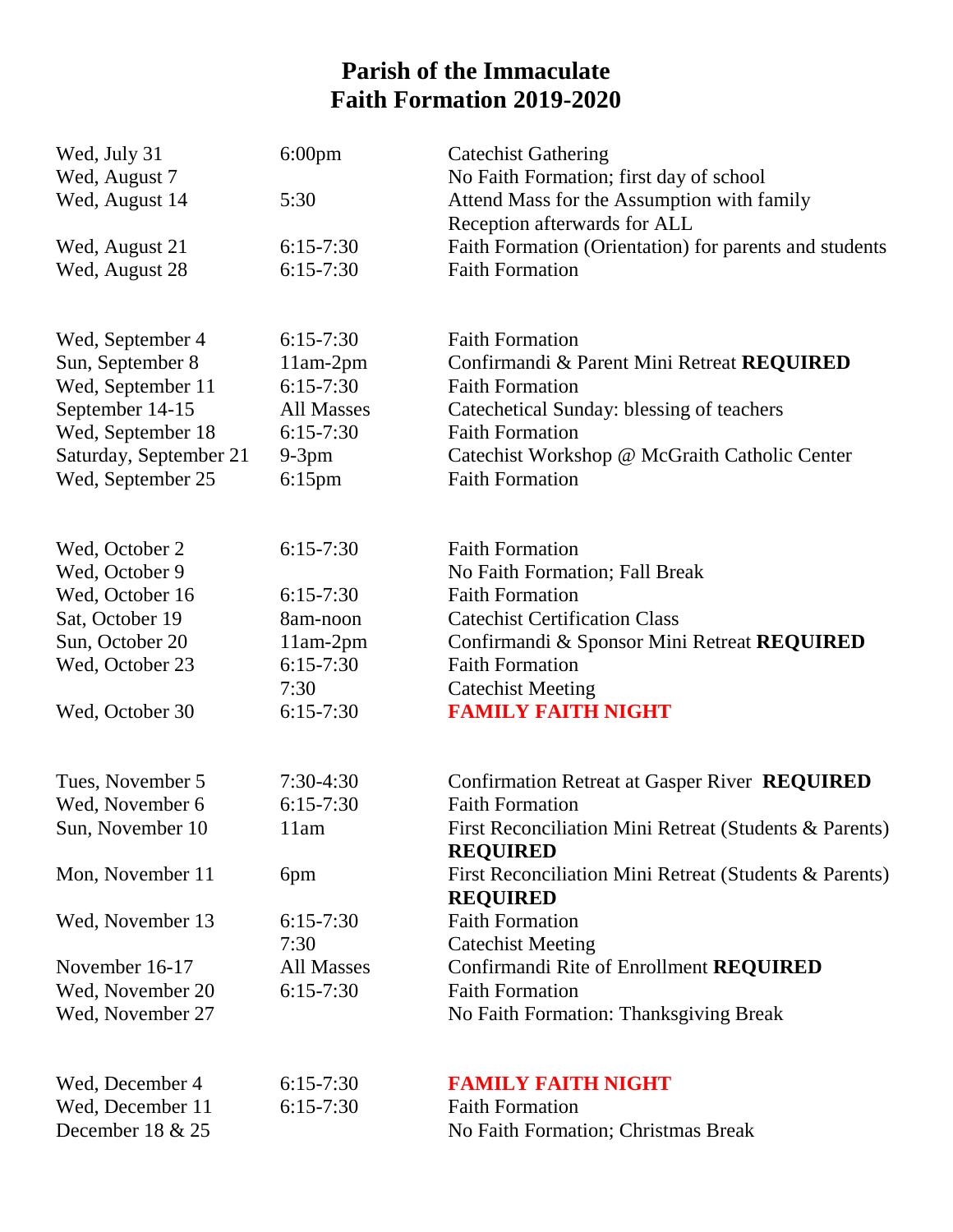| Wed, January 1   |                    | No Faith Formation; New Year's Day                                  |
|------------------|--------------------|---------------------------------------------------------------------|
| Wed, January 8   | $6:15-7:30$        | <b>Faith Formation</b>                                              |
| Sat, January 11  | 10:00am            | 1st Reconciliation Reception Set-up (1 <sup>st</sup> grade Parents) |
| Sun, January 12  | 2:00               | <b>First Reconciliation &amp; Reception</b>                         |
| Wed, January 15  |                    | Confirmation Letters to the Bishop due                              |
| Wed, January 15  | $6:15-7:30$        | <b>Faith Formation</b>                                              |
| Sun, January 19  | $11:00-1:30$       | Confirmation Interviews REQUIRED (10 minutes)                       |
| Wed, January 22  | $6:15-7:30$        | <b>Faith Formation</b>                                              |
| Sat, January 25  | 8am-noon           | <b>Catechist Certification Class</b>                                |
| Sun, January 26  | <b>TBA</b>         | CONFIRMATION HOLY HOUR REQUIRED                                     |
| Wed, January 29  | $6:15-7:30$        | <b>Faith Formation</b>                                              |
| Sat, February 1  | 9:00am             | Confirmation Rehearsal for Candidates & Sponsors                    |
| Sun, February 2  | 10:00              | Celebration of the Sacrament of <b>Confirmation</b> +               |
|                  |                    | Reception                                                           |
| Wed, February 5  | $6:15-7:30$        | <b>Faith Formation</b>                                              |
| Wed, February 12 | $6:15-7:30$        | <b>Faith Formation</b>                                              |
|                  | 7:30               | Catechist meeting                                                   |
| Wed, February 19 | $6:15-7:30$        | <b>FAMILY FAITH NIGHT</b>                                           |
| Sun, February 23 | 11                 | First Communion Mini Retreat (Students & Parents)                   |
|                  |                    | <b>REQUIRED</b>                                                     |
| Mon, February 24 | $6:00-7:30$ pm     | First Communion Mini Retreat (Students & Parents)                   |
|                  |                    | <b>REQUIRED</b>                                                     |
| Wed, February 26 |                    | No Faith Formation;                                                 |
|                  |                    | Attend Ash Wednesday 5:30 mass as family                            |
| Wed, March 4     | $6:15-7:30$        | Faith Formation (ACRE Test for $5^{th}$ & $8^{th}$ Grade)           |
| Wed, March 11    | $6:15-7:30$        | <b>Faith Formation</b>                                              |
| Sat, March 14    | 8am-12 noon        | <b>Catechist Certification Class</b>                                |
| Wed, March 18    | $6:15-7:30$        | <b>Faith Formation</b>                                              |
| Wed, March 25    | $6:15-7:30$        | <b>Faith Formation</b>                                              |
|                  | 7:30 <sub>pm</sub> | <b>Catechist Meeting</b>                                            |
| Wed, April 1     |                    | No Faith Formation; Spring Break                                    |
| Wed, April 8     | $6:15-7:30$        | <b>FAMILY FAITH NIGHT</b>                                           |
| Wed, April 15    | $6:15-7:30$        | <b>Faith Formation</b>                                              |
| Wed, April 22    | $6:15-7:30$        | <b>Faith Formation</b>                                              |
| Sat, April 25    | $9:00$ -noon       | First Communion Rehearsal and Mini Retreat                          |
| Sun, April 26    | 10:00am            | <b>Celebration of First Communion</b>                               |
| Wed, April 29    | $6:15-7:30$        | <b>Faith Formation</b>                                              |
| Wed, May 6       | $6:15-7:30$        | Faith Formation End of Year Picnic                                  |
|                  |                    | <b>FAMILY FAITH NIGHT</b>                                           |
| Wed, May 13      | 5:30-7:00          | Mass & Catechist Dinner                                             |
| Sun, May 17      | 10:00am            | Senior Recognition Mass & Breakfast                                 |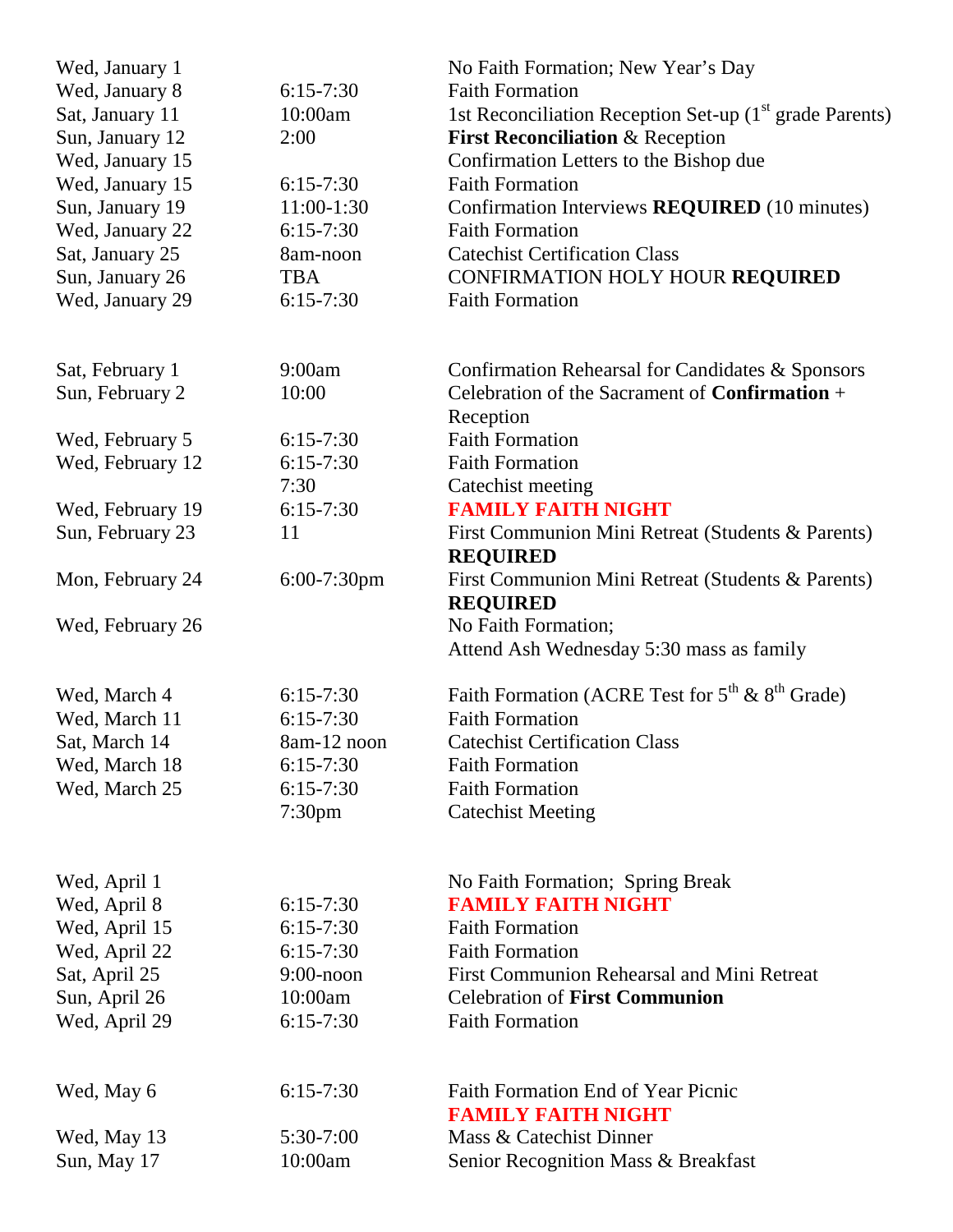#### **Parish of the Immaculate Family Events 2019-2020**

September 28 Afternoon Parish BBQ and Raffle<br>November 3 After Masses Youth Pancake Breakfa November 3 After Masses Youth Pancake Breakfast<br>December 7 9am-1pm **Camp Elf Camp Elf** December 18 6:15 Christmas Caroling ? February 25 6:00pm Mardi Gras April 6-10 Holy Week April 11 7:30pm Easter Vigil<br>
June 15-19 Mornings Vacation Bil Mornings Vacation Bible School

### **Holy Days**

| $5:30 \text{pm}$                  | Vigil Mass for Assumption              |
|-----------------------------------|----------------------------------------|
| 7:00am, 1:45pm                    | <b>Mass for Assumption</b>             |
| $5:30 \text{pm}$                  | Vigil Mass – All Saints                |
| 7:00am, 1:45pm                    | All Saints                             |
| 7:00am                            | Immaculate Conception – Not Obligation |
| $4:00 \text{pm}, 10:00 \text{pm}$ | Christmas Eve                          |
| 9:00am                            | Christmas                              |
| $5:30 \text{pm}$                  | Vigil Solemnity of Mary                |
| 9:00am                            | Solemnity of Mary                      |
|                                   |                                        |

#### **Youth Group 2019-2020**

| <b>August 4, 11</b>     | $6-8$ pm            | Youth Group in August                     |
|-------------------------|---------------------|-------------------------------------------|
| September 8, 15, 22, 29 | $6-8$ pm            | Youth Group in September                  |
| October 13, 20, 27      | $6-8$ pm            | Youth Group in October                    |
| November 3              | <b>After Masses</b> | <b>Youth Pancake Breakfast</b>            |
| November 3, 10, 17      | $6-8$ pm            | Youth Group in November                   |
| November 20-23          |                     | NCYC (National Catholic Youth Conference) |
| December 1, 8, $15$     | $6-8$ pm            | Youth Group in December                   |
| January 5, 12, 19, 26   | $6-8$ pm            | Youth Group in January                    |
| February 9, 16, 23      | $6-8$ pm            | Youth Group in February                   |
| March 1, 15, 22         | $6-8$ pm            | Youth Group in March                      |
| March 6-8               |                     | Youth 2000                                |
| April 5, 19, 26         | $6-8$ pm            | Youth Group in April                      |
| May 3, 17, 31           | $6-8$ pm            | Youth Group in May                        |
|                         |                     |                                           |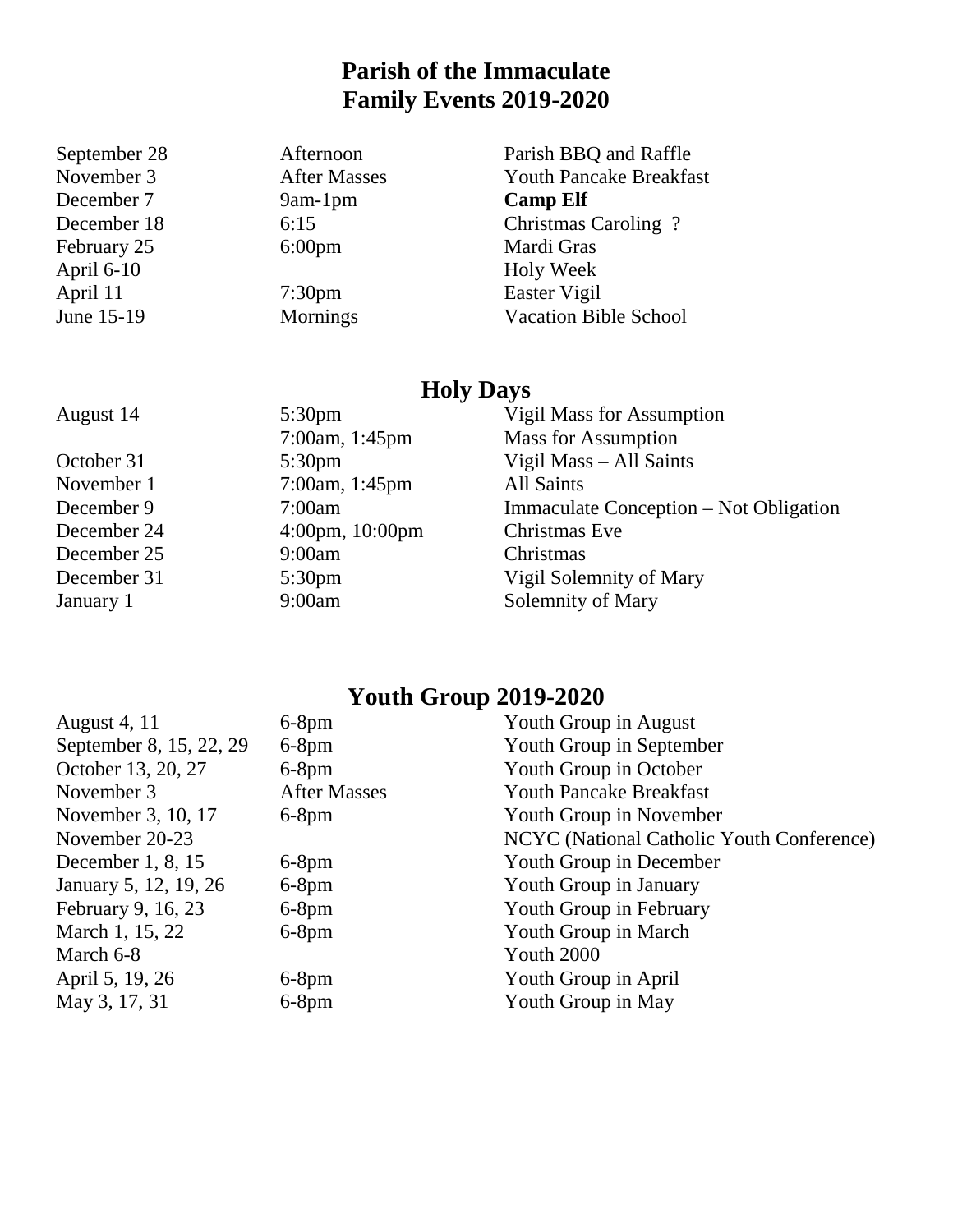#### *Sacramental Dates First Reconciliation*

| Parent & Student Mini Retreat                                                |                                                |  |  |  |  |  |
|------------------------------------------------------------------------------|------------------------------------------------|--|--|--|--|--|
| Sunday, November 10                                                          | 11:00am (with brunch & childcare)<br><b>or</b> |  |  |  |  |  |
| Monday, November 11                                                          | $6:00 \text{pm}$                               |  |  |  |  |  |
|                                                                              | <b>Bring Baptismal Certificate</b>             |  |  |  |  |  |
| <b>Celebration of First Reconciliation</b>                                   |                                                |  |  |  |  |  |
| Sunday, January 12                                                           | 2:00 <sub>pm</sub>                             |  |  |  |  |  |
|                                                                              |                                                |  |  |  |  |  |
|                                                                              | <b>First Communion</b>                         |  |  |  |  |  |
| Parent & Student Mini Retreat                                                |                                                |  |  |  |  |  |
| Sunday, February 23                                                          | 11:00am (with brunch $&$ childcare) or         |  |  |  |  |  |
| Monday, February 24                                                          | $6:00$ pm                                      |  |  |  |  |  |
| Pictures, Rehearsal and Mini Retreat                                         |                                                |  |  |  |  |  |
| Saturday, April 25                                                           | 9:00am (Individual pictures begin at 8am)      |  |  |  |  |  |
|                                                                              |                                                |  |  |  |  |  |
| <b>Celebration of First Communion</b>                                        |                                                |  |  |  |  |  |
| Sunday, April 26                                                             | 10:00am                                        |  |  |  |  |  |
|                                                                              | Confirmation                                   |  |  |  |  |  |
| Mini Retreat for Parents & Candidates,                                       |                                                |  |  |  |  |  |
| Sunday, September 8                                                          | 11:00am<br>(with brunch)                       |  |  |  |  |  |
|                                                                              | Bring baptismal certificates                   |  |  |  |  |  |
| Mini Retreat for Sponsors & Candidates                                       |                                                |  |  |  |  |  |
| Sunday, October 20                                                           | 11:00am<br>(with brunch)                       |  |  |  |  |  |
|                                                                              |                                                |  |  |  |  |  |
| Retreat for Candidates @ Gasper River                                        |                                                |  |  |  |  |  |
| Tuesday, November 5                                                          | All Day                                        |  |  |  |  |  |
| <b>Confirmation Rite of Enrollment</b>                                       |                                                |  |  |  |  |  |
| November 16-17                                                               | All Masses                                     |  |  |  |  |  |
|                                                                              |                                                |  |  |  |  |  |
| Letters to the Bishop due                                                    |                                                |  |  |  |  |  |
| Wednesday, January 15                                                        |                                                |  |  |  |  |  |
| <b>Confirmation Interviews</b>                                               |                                                |  |  |  |  |  |
| Sunday, January 19                                                           | 11am-1:30pm (10 minute slots)                  |  |  |  |  |  |
|                                                                              |                                                |  |  |  |  |  |
| <b>Holy Hour</b><br>Sunday, January 26                                       | Time TBA                                       |  |  |  |  |  |
|                                                                              |                                                |  |  |  |  |  |
| Rehearsal for Candidates & Sponsors                                          |                                                |  |  |  |  |  |
| Saturday, February 1                                                         | 9:00am                                         |  |  |  |  |  |
| <b>Celebration of the Sacrament of Confirmation,</b><br>Reception afterwards |                                                |  |  |  |  |  |
| 10:00am<br>Sunday, February 2                                                |                                                |  |  |  |  |  |
|                                                                              |                                                |  |  |  |  |  |